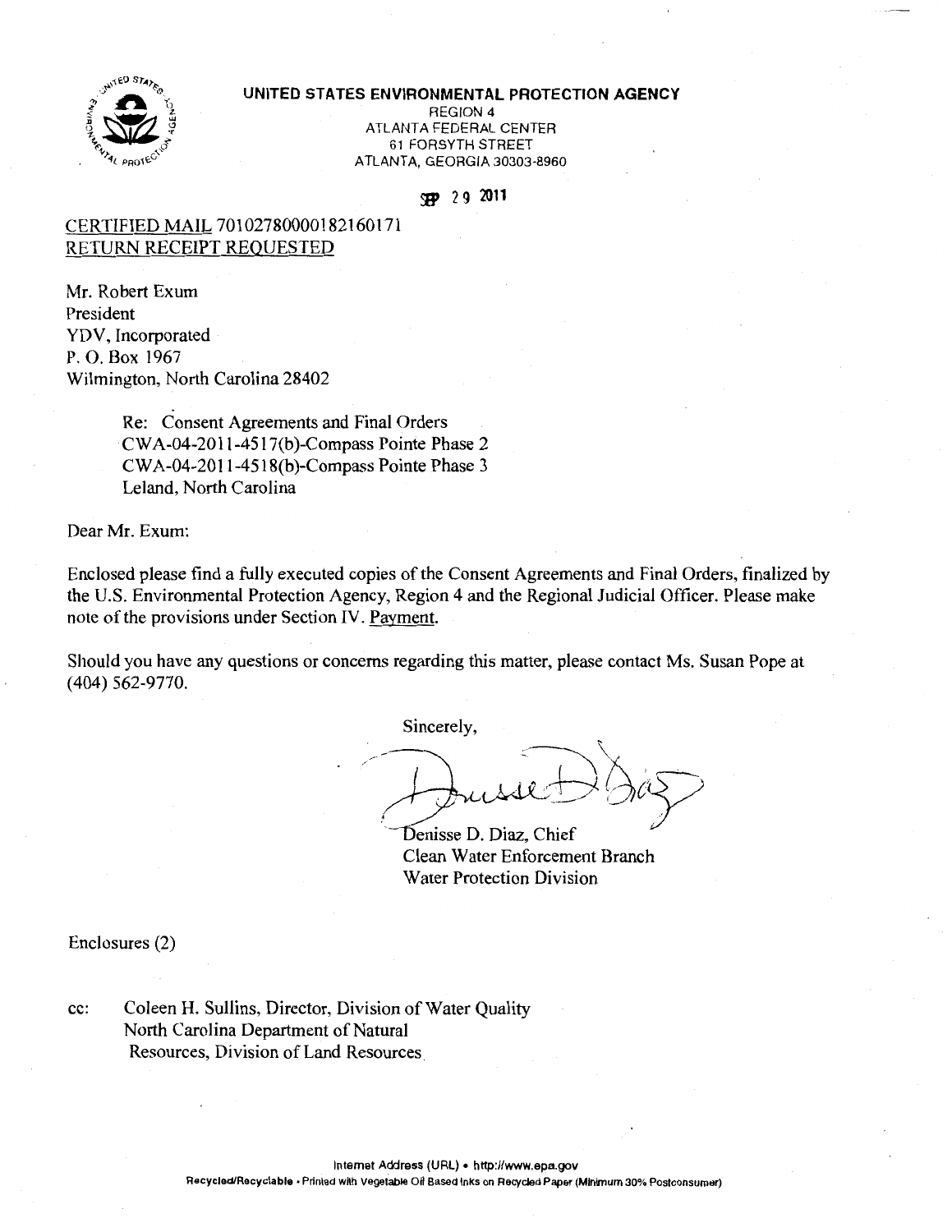# UNITED STATES ENVIRONMENTAL PROTECTION AGENCY REGION4

#### IN THE MATTER OF:

) CONSENT AGREEMENT AND c:::;) YDV. INCORPORATED ) FINAL ORDER  $\Xi \equiv \Xi$  $COMPASS POINTE PHASE 3$  )  $\sum_{i=1}^{N}$   $\frac{1}{N}$   $\frac{1}{N}$   $\frac{1}{N}$   $\frac{1}{N}$  $\vec{E}$  –  $\vec{E}$ LELAND, NORTH CAROLINA )<br>
RESPONDENT ) DOCKET NO. CWA-04-2011-4518( $\frac{1}{2}$   $\frac{3}{2}$   $\frac{2}{2}$   $\frac{2}{5}$ <u>بتا ج</u> **AI NO** 

:X

*&"* 

## CONSENT AGREEMENT

#### I. Statutory Authority

1. This is a civil penalty proceeding pursuant to Section  $309(g)(2)(A)$  of the Clean Water Act ("CWA"), 33 U.S.C. § 1319(g)(2)(A), and the *Consolidated Rules of Practice Governing the Administrative Assessment ofCivil Penalties, Issuance of Compliance or Corrective Action Orders and the Revocation. Termination or Suspension of Permits*, including Subpart I, published at 64 Fed. Reg. 40176 (July 23, 1999) and codified at 40 Code of Federal Regulations ("C.F.R.") Part 22.

2. The authority to take action under Section  $309(g)(2)(A)$  of the CWA, 33 U.S.C. § 1319(g)(2)(A ), is vested in the Administrator of the United States Environmental Protection Agency. The Administrator has delegated this authority to the Regional Administrator, Region 4, who in tum has delegated this authority to the Director of the Water Protection Division, who in turn has delegated this authority to the Chief of the Clean Water Enforcement Branch of the EPA, Region 4 ("Complainant").

## II. Allegations

3. At all times relevant to this action, YDV, Incorporated ("Respondent"), is a corporation duly organized and existing under the laws of the State of North Carolina and, therefore, is a "person" within the meaning of Section 502(5) of the CWA, 33 U.S.C. § 1362(5).

4. At all times relevant to this action, the Respondent owned and/or operated a construction site known as Compass Pointe Phase 3 ("Development") located off Highway 74 in Leland, North Carolina.

*5.* To accomplish the objective of the CWA, defined in Section lOl(a) of the CWA, 33 U.S.C. § 125l(a), to restore and maintain the chemical, physical and biological integrity of the nation's waters, Section 301(a) of the CWA, 33 U.S.C. § 1311(a), prohibits the discharge of pollutants by any person into waters of the United States except as in compliance with a National Pollutant Discharge Elimination System {"NPDES") permit issued pursuant to Section 402 of the CWA. 33 u.s.c. § 1342.

6. Section 402 of the CWA, 33 U.S.C.  $\S$  1342, establishes an NPDES Permit Program authorizing the EPA or authorized states to administer the NPDES Pennit Program, including the issuance of NPDES permits allowing for the discharge of pollutants, including stormwater, into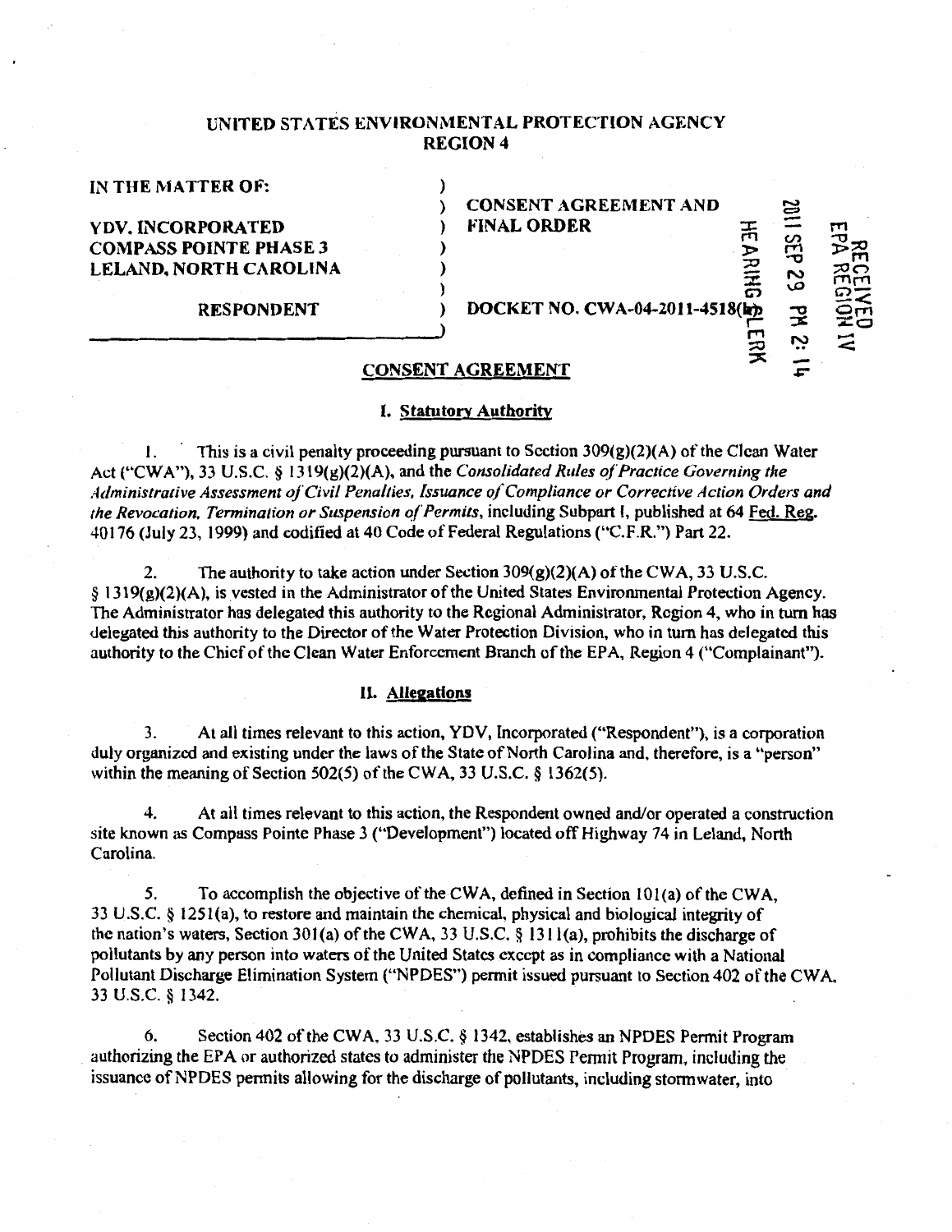navigable waters subject to spccitic terms and conditions. The EPA has granted the State of North Carolina. through the Department of Environment and Natural Resources ("NCDENR"), approval to issue NPDES permits pursuant to Section 402(b) of the CWA.

7. On October 3, 2006, the NCDENR issued a *General Permit to Discharge Storm·water Under the National Pollutant Discharge Elimination System,* Permit No. NCG010000 ("Permit"), in accordance with North Carolina General Statute 143-215.1 and the CWA. The NCDENR reissued the Permit on January I, 2010, which shall expire on August 2, 201 I. As of January l, 2010, all projects that had coverage under the Permit arc covered by the reissued Permit. The NCDENR Division of Land Resources. Land Quality Section is responsible for the approval of coverage under the Permit upon submission and approval of an Erosion and Sedimentation Control Plan ("Plan") prior to commencement of construction.

8. In October 2007, the Respondent submitted a Plan to the NCDENR seeking coverage under the Permit for its Development. The NCDENR issued its approval of coverage under the Permit, in October 2007.

9. Part I.A.2 of the Permit requires the implementation of the Plan as approved. Deviation from the approved Plan shall constitute a violation of the terms and conditions of the Permit, unless to correct an emergency or to make a minor modification, which case the deviation must be noted on the approved Plan.

10. Part LC.l of the Permit requires compliance with Final Limitations and Controls, once disturbance *has* begun on the site, until completion of construction or development and establishment of permanent groundcover.

11. Part I.C.2 of the Permit requires the permittee to provide operation and maintenance necessary to operate stormwater controls at optimum efficiency.

12. Part II.B.1 of the Permit requires compliance with all conditions of the Permit. Any Permit noncompliance constitutes a violation of the CW A.

13. Part 11.8.2 of the Permit requires all reasonable steps to be taken to minimize or prevent any discharge in violation of the Permit which *has* a reasonable likelihood of adversely affecting human health and the environment.

14. Part II.C.l of the Permit requires the permittee to properly operate and maintain all facilities and systems of treatment and control which are installed or used to achieve compliance with the conditions of the Permit.

15. On July 17, 2010, representatives of the EPA, in conjunction with the NCDENR, performed a Compliance Stormwater Evaluation Inspection ("CSWEI") at the Respondent's Development to evaluate the treatment and disposal of storm water in accordance with the CWA and the Permit.

16. As a result of the CSWEI, the EPA determined that the Respondent discharged stormwater associated with industrial activity within the meaning of Section 402(p) of the CWA,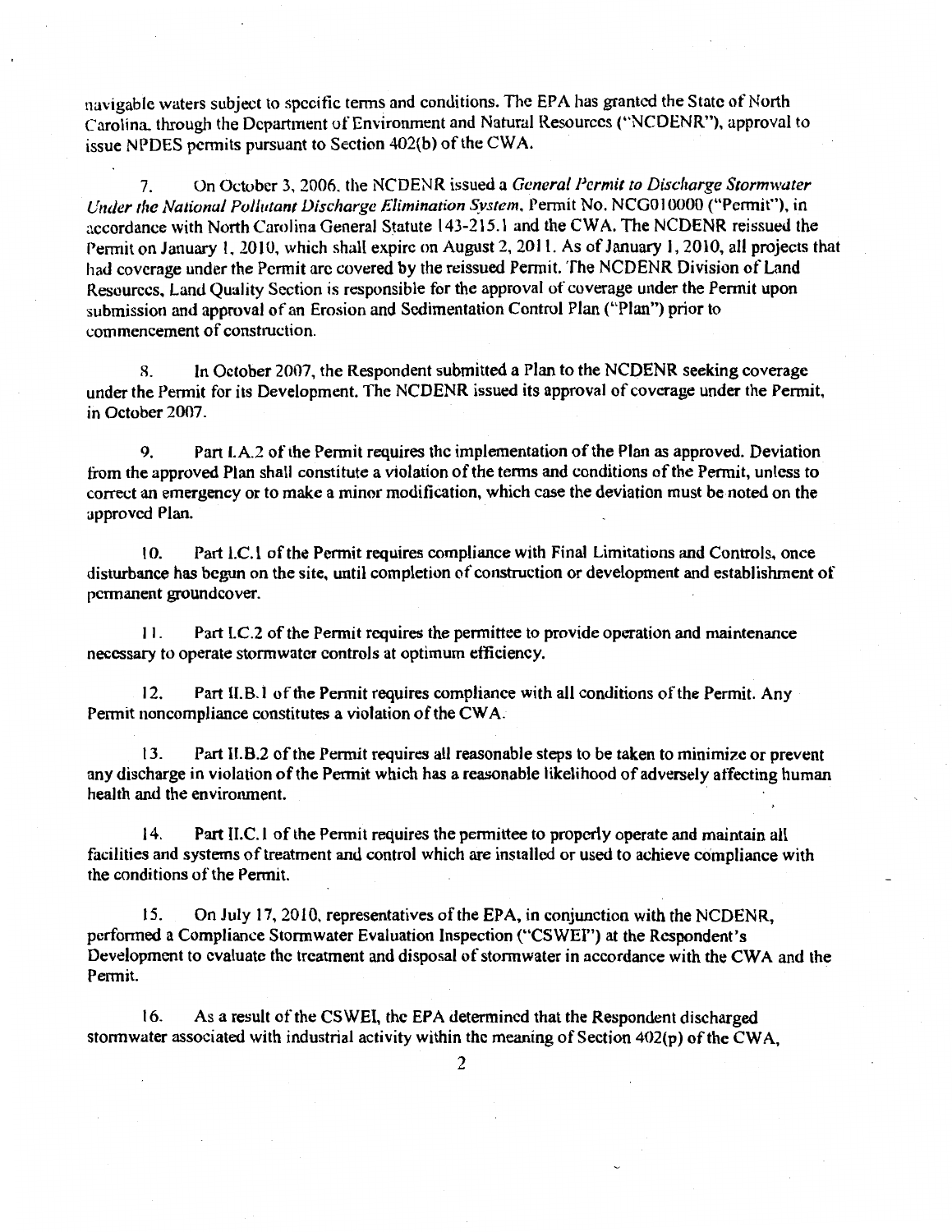J3 U.S.C. ~ l342(p). trom its Development into Alligator Branch and an adjacent wetlands area, which arc navigable waters within the meaning of Section 502(7) of the CWA, 33 U.S.C. § 1362(7).

17. During the CSWEI, the EPA observed the following:

A. The Plan was not implemented as approved, as required by Part I.A.2 of the Permit. The earthen berm on the southeastern portion of the development, and Sediment Traps 11 through 18, were not denoted on the Plan.

B. The Respondent failed to provide operation and maintenance necessary to operate stormwater controls at optimum efficiency, as required by Part I.C.1, Part I.C.2, and Part  $\text{II.}$ C.1 of the Permit. Maintenance was needed of silt fencing in the area behind proposed Lot 24; silt tencing was missing beside the earthen berm allowing discharges into a wetland area just cast of Pond 2; silt fencing was overtopped with sediment allowing discharges into a wetland area beside Pond 2; silt fencing was not trenched-in properly near Sediment Trap I; sediment was breaching silt tencing near Sediment Trap 12 and entering a nearby wetland; and Sediment Traps 1 1-13, 16 and 18. The area behind the lift station, proposed Pond 4 behind lots 10-23 and the earthen berm on the southeastern portion of the Development needed stabilization.

C. The Respondent failed to take all reasonable steps to minimize or prevent any discharge in violation of the Permit which has a reasonable likelihood of adversely affecting human health and the environment. as required by Part 11.8.2 of the Permit. Evidence of sediment discharges were observed leaving the development and entering wetlands near the earthen berm on the southeastern portion of the development; missing silt fencing beside the earthen berm were allowing discharges into the wetlands just east of Pond 2; silt fencing overtopped with sediment ere allowing discharges into the wetlands beside Pond 2; and sediment was breaching silt fencing near Sediment Trap 12 and entering a wetlands nearby.

18. Therefore, the Respondent has violated Sections 30 l and 402(p) of the CW A, 33. U.S.C. §§ 1311 and l342(p), by failing to comply with the NCDENR Permit, and also for discharges not authorized by the NCDENR Permit.

### III. **Stipulations and Findings**

19. Complainant and the Respondent have conferred for the purpose of settlement pursuant to 40 C.F .R. § 22.18, and desire to resolve this matter and settle the allegations described herein without a formal hearing. Theretore, without the taking of any evidence or testimony, the making of any argument, or the adjudication of any issue in this matter, and in accordance with 40 C.F.R. § 22.13(b), this Consent Agreement and Final Order ("CA/FO") will simultaneously commence and conclude this matter.

20. For the purposes of this *CNFO,* the Respondent admits the jurisdictional allegations set out above and neither admits nor denies the factual allegations set out above.

21. The Respondent hereby waives its right to contest the allegations set out above and its right to appeal the Final Order accompanying this Consent Agreement.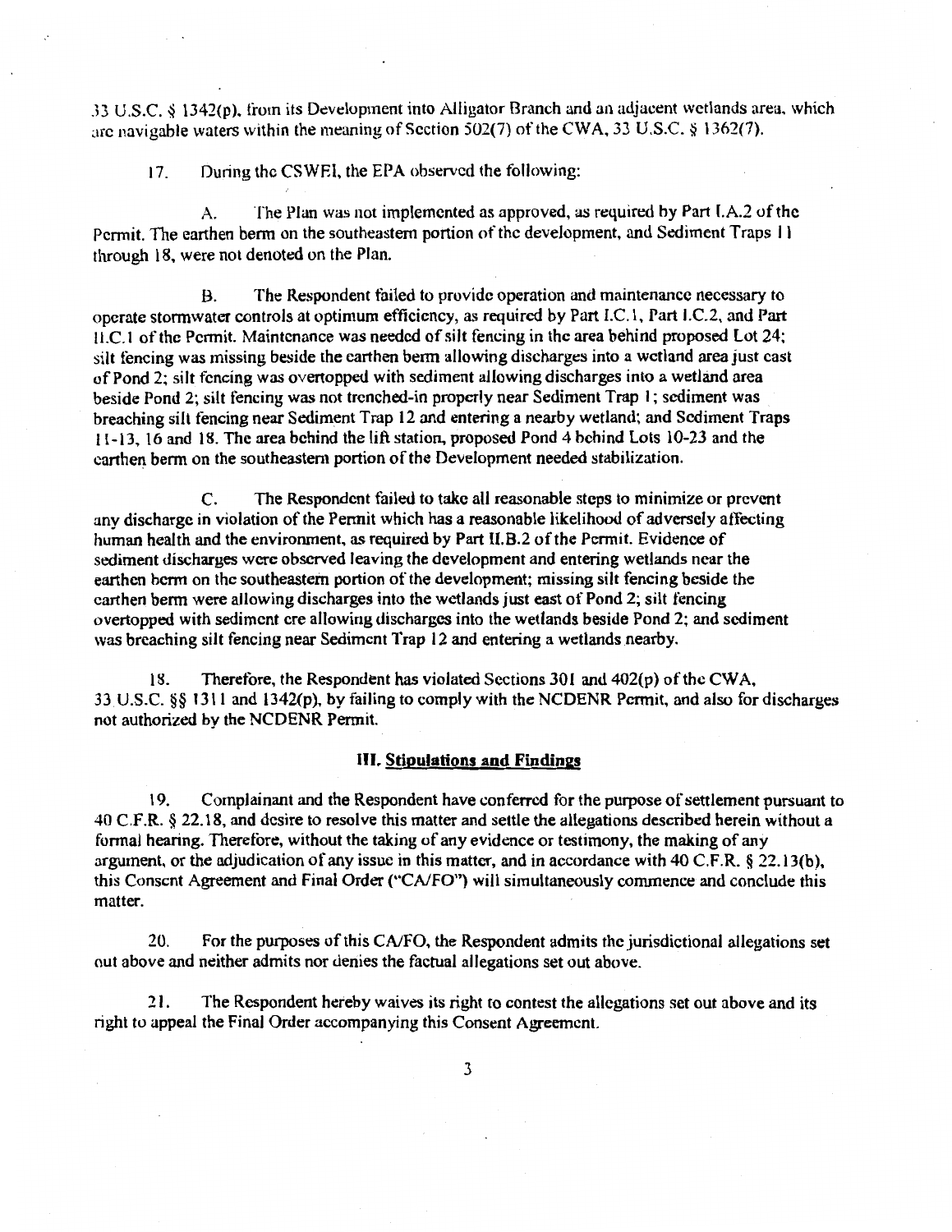22. The Respondent consents to the assessment of and agrees to pay the civil penalty as set forth in this CA/FO and consents to the other conditions set forth in this CA/FO.

23. By signing this CA/FO, the Respondent certifies that the information it has supplied concerning this matter was at the time of submission, and is, truthful, accurate and complete tor each such submission, response and statement. The Respondent realizes that there are significant penalties tor submitting false or misleading information, including the possibility of tines and/or imprisonment tor knowing submission of such information.

24. The EPA reserves the right to assess and collect any and all civil penalties tor any violation described herein to the extent that any information or certification provided by the Respondent was materially false or inaccurate at the time such information or certification was provided to the EPA.

25. Complainant and the Respondent agree to settle this matter by their execution of this CA/FO. The parties agree that the settlement of this matter is in the public interest and that this CA/FO is consistent with the applicable requirements of the CW A.

#### IV. Payment

26. Pursuant to Section 309(g)(2)(A) of the CWA, 33 U.S.C. § 1319(g)(2)(A), and 40 C.F.R. Part 19, and considering the nature of the violations and other relevant factors, the EPA has determined that Six Thousand and Five Hundred Dollars (\$6,500) is an appropriate civil penalty to settle this action.

27. The Respondent shall submit payment of the penalty specified in the preceding paragraph within thirty (30) days of the effective date of this CA/FO via a cashier's or certified check, payable to the order of "Treasurer, United States of America." The check shall reference on its face the name of Respondent and the Docket Number of this CAIFO. Such payment shall be tendered to:

> U.S. Environmental Protection Agency Fines and Penalties Cincinnati Finance Center P. 0. Box 979077 St. Louis, Missouri 63197-9000

28. At the time of payment, the Respondent shall send a separate copy of the check, and a written statement that payment has been made in accordance with this CA/FO, to the following persons at the following addresses:

> Regional Hearing Clerk U.S. Environmental Protection Agency, Region 4 61 Forsyth Street, S.W. Atlanta, Georgia 30303-8960

> > and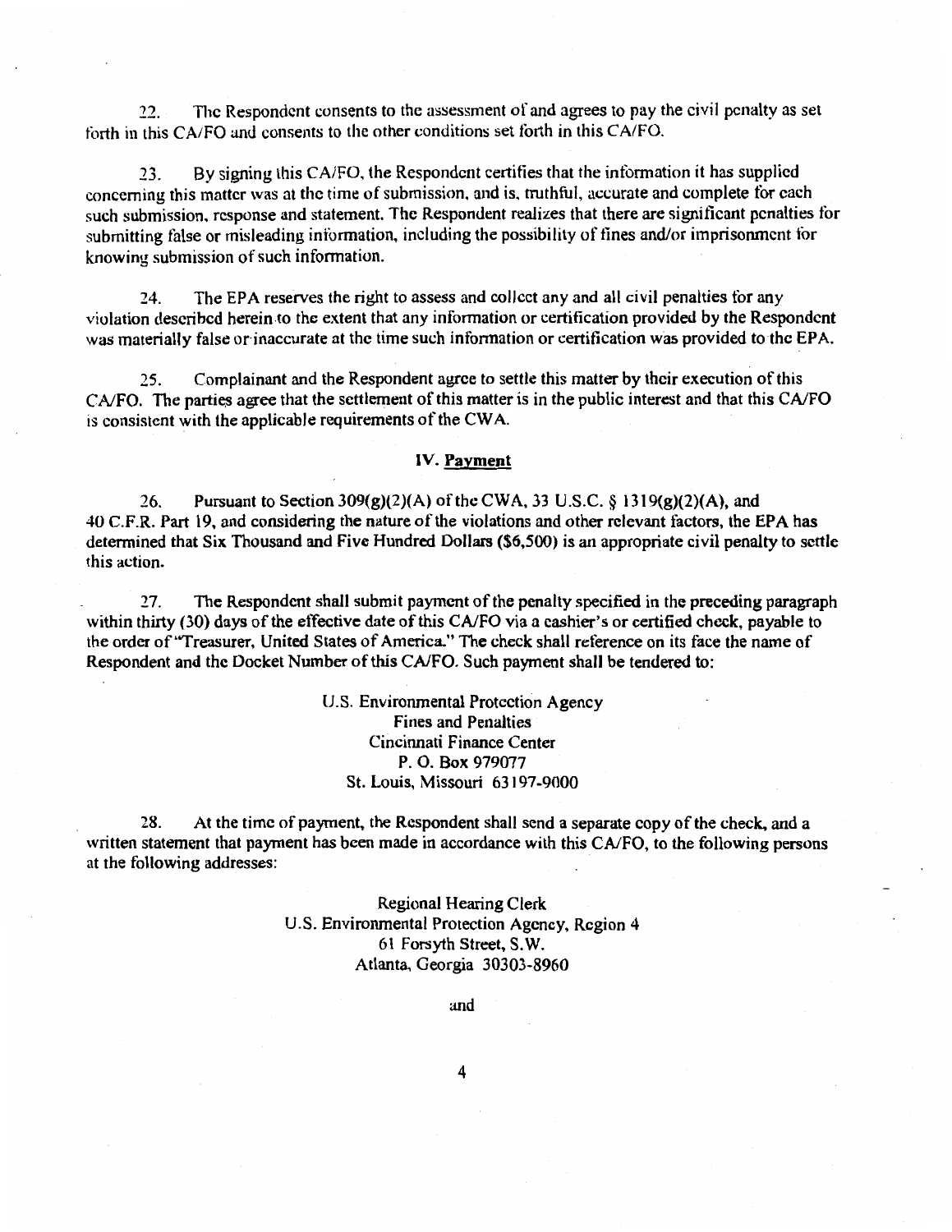\1s. Mary Mattox U.S. Environmental Protection Agency, Region 4 Water Protection Division Clean Water Entorcement Branch \-Junicipal and Industrial Enforcement Section 61 Forsyth Street, S.W. Atlanta, Georgia 30303-8960

29. The penalty amount specitied above shall represent civil penalties assessed by the EPA and shall not be deductible for purposes of federal taxes.

30. Pursuant to Section 309(g)(9) of the CWA, 33 U.S.C. § 1319(g)(9), failure by Respondent to pay the penalty assessed by the CA/FO in full by its due date may subject the Respondent to a civil action to collect the assessed penalty plus interest (at currently prevailing rates from the effective date of this CNFO), attorney's tees, costs for collection proceedings and a quarterly nonpayment penalty tor each quarter during which such failure to pay persists. Such nonpayment penalty shall be in an amount equal to twenty percent (20%) of the aggregate amount of such penalty and nonpayment penalty which are unpaid as of the beginning of such quarter. In any such collection action, the validity, amount and appropriateness of the penalty and of this CA/FO shall not be subject to review.

### V. General Provisions

31. This CNFO shall not relieve the Respondent of its obligation to comply with all applicable provisions of federal, state or local law, nor shall it be construed to be a ruling on, or determination of, any issue related to any federal, state or local permit. Other than as expressed herein, compliance with this CNFO shall not be a defense to any actions subsequently commenced pursuant to federal laws and regulations administered by the EPA.

32. Nothing in this CAIFO shall be construed as prohibiting. altering, or in any way limiting the ability of the United States to seek any other remedies or sanctions available by virtue of the Respondent's violation of this CA/FO or of the statutes and regulations upon which this CA/FO is based, or for the Respondent's violation of any federal or state statute, regulation or permit.

33. Except as otherwise set forth herein, this CNFO constitutes a settlement by Complainant and the Respondent of all claims tor civil penalties pursuant to the CWA with respect to only those violations alleged in this CA/FO. Except as otherwise set forth herein, compliance with this CA/FO shall resolve the allegations of violations contained herein. Nothing in this CA/FO is intended to nor shall be construed to operate in any way to resolve any criminal liability of the Respondent, or other liability resulting from violations that were not alleged in this CA/FO. Other than as expressed herein, Complainant does not waive any right to bring an enforcement action against the Respondent for violation of any federal or state statute, regulation or permit, to initiate an action for imminent and substantial endangerment or to pursue criminal enforcement.

34. Each undersigned representative of the parties to this CA/FO certifies that he or she is fully authorized to enter into the terms and conditions of this CA/FO and to execute and legally bind that party to it.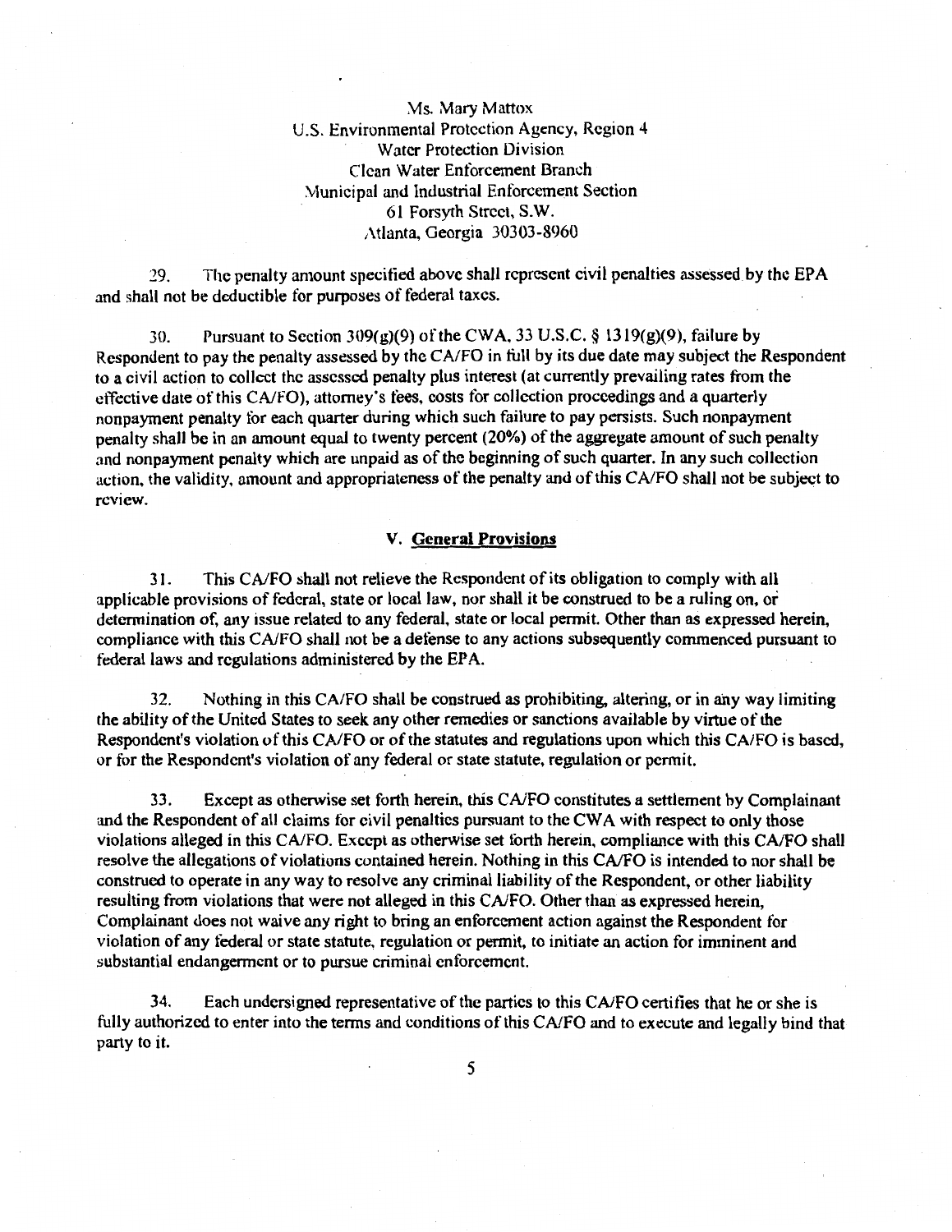35. This CNFO applies to and is binding upon the Respondent and its otlicers, directors, employces, agents, successors and assigns.

36. Any change in the legal status of the Respondent, including but not limited to any transfer of assets of real or personal property, shall not alter the Respondent's responsibilities under this CA/FO.

37. Each party shall bear its own costs and attorneys tees in connection with the action resolved by this CA/FO.

38. In accordance with 40 C.F.R. § 22.5, the individuals below are authorized to receive service relating to this proceeding.

For Complainant:

# Judy Marshall Associate Regional Counsel Office of Environmental Accountability U.S. Environmental Protection Agency, Region 4 61 Forsyth Street, S.W. Atlanta, Georgia 30303-8960

For the Respondent:

## Robert Exum President YDV, Incorporated P.O. Box 1967 . Wilmington, North Carolina 28402

39. The parties acknowledge and agree that this CA/FO is subject to the requirements of 40 C.F.R. § 22.45(c){4), which provides a right to petition to set aside a consent agreement and proposed final order based on comments received during the public comment period.

40. Pursuant to Section 309(g) of the CWA, 33 U.S.C. § 1319(g), and 40 C.F.R. § 22.38{b), Complainant represents that the State of North Carolina was provided a prior opportunity to consult with Complainant regarding this matter.

#### VI. Effective Date

41. The effective date of this CA/FO shall be the date on which the CA/FO is filed with the Regional Hearing Clerk.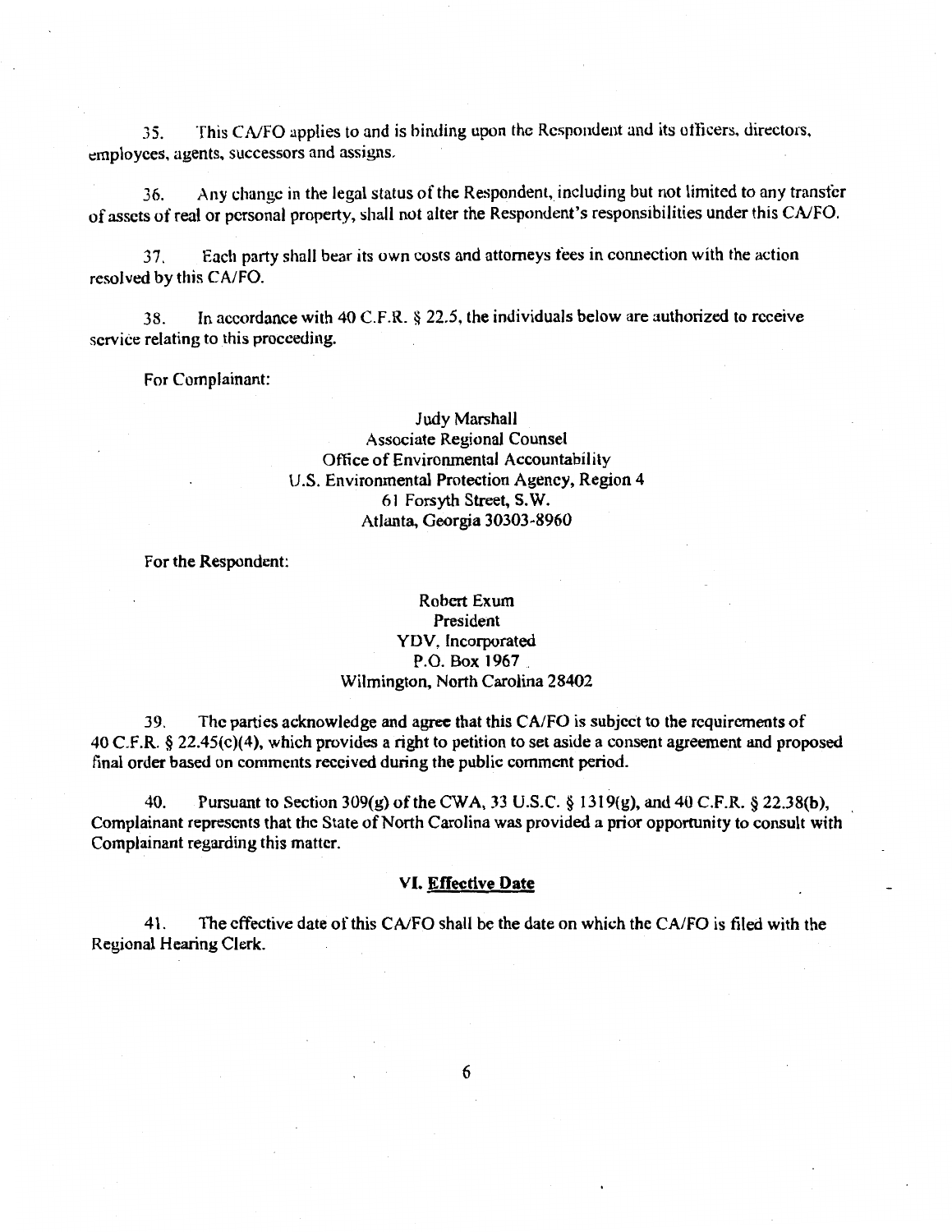# AGREED AND CONSENTED TO:

# For RESPONDENT, YDV, INCORPORATED:

 $Rf$ 

Date:  $8 \cdot 4 \cdot 2 = 1$ 

NAME: Robert Exum TITLE: President

For COMPLAINANT, U.S. ENVIRONMENTAL PROTECTION AGENCY:

ra Denisse D. Diaz, Chief

Clean Water Enforcement Branch Water Protection Division U.S. EPA, Region 4

Date:  $9/29/11$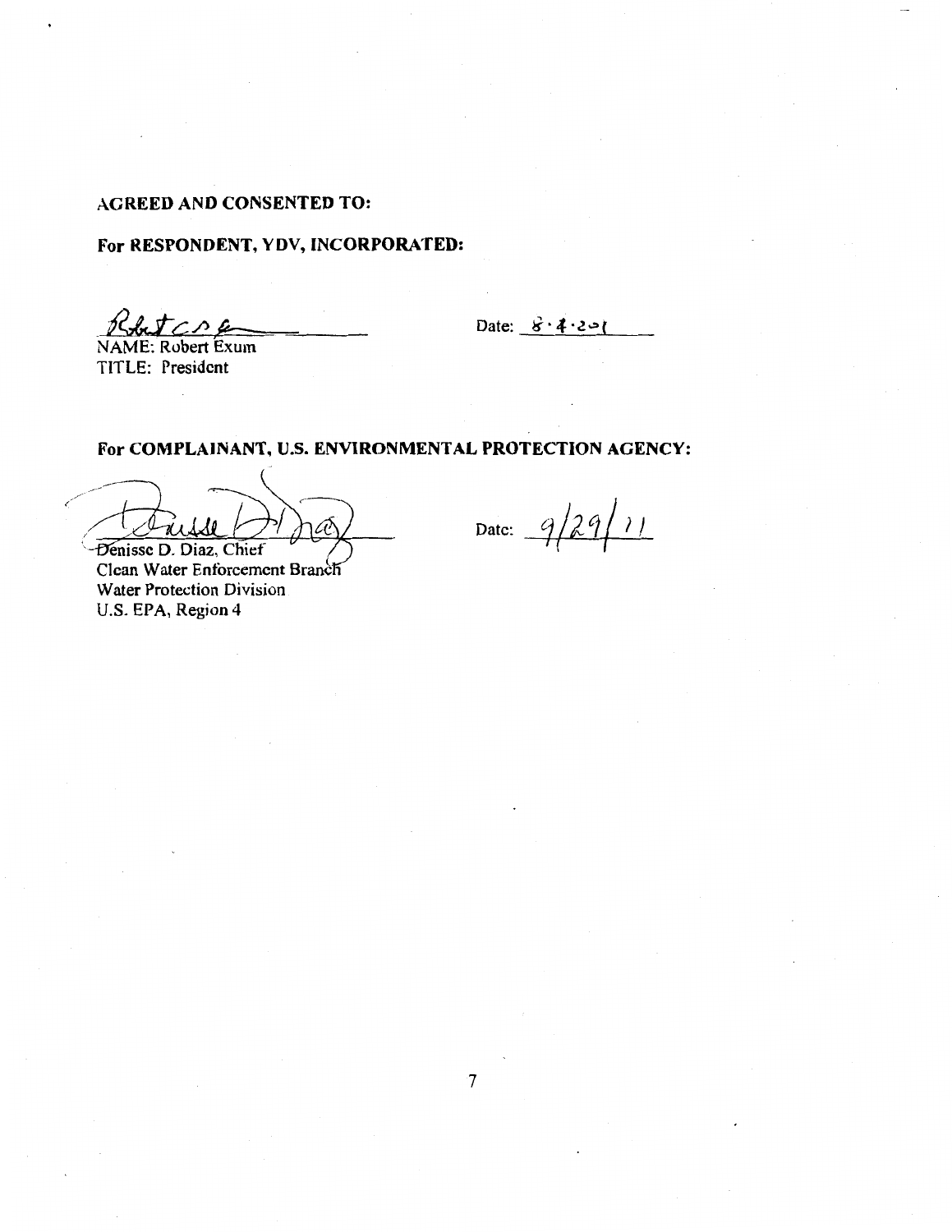# **UNITED STATES ENVIRONMENTAL PROTECTION AGENCY REGION 4**

)

) ) )

**IN THE MATTER OF:** 

**YDV, IN CORPORA TED COMPASS POINTE, PHASE 3 LELAND, NORTH CAROLINA** 

**RESPONDENT** 

) **CONSENT AGREEMENT AND**  ) **FINAL ORDER** 

) **DOCKET NO. CWA-04-2011-4518(b)** 

### **FINAL ORDER**

In accordance with the *Consolidated Rules of Practice Governing the Administrative Assessment af Civil Penalties, and the Revocation, Termination or Suspension of Permits, including Subpart I, 40* C.F.R. Part 22, and authorities delegated to me, the foregoing Consent Agreement is hereby approved and incorporated by reference into this Final Order. Pursuant to Section 309(g)(2)(A) of the CWA, 33 U.S.C. § 1319 $(g)(2)(A)$ , the Respondent is hereby ordered to comply with the terms of the foregoing Consent Agreement.

U.S. ENVIRONMENTAL PROTECTION AGENCY

 $_{\text{Date:}}$  9/29/2011

wendolyn Keyes Fleming Regional Administrator